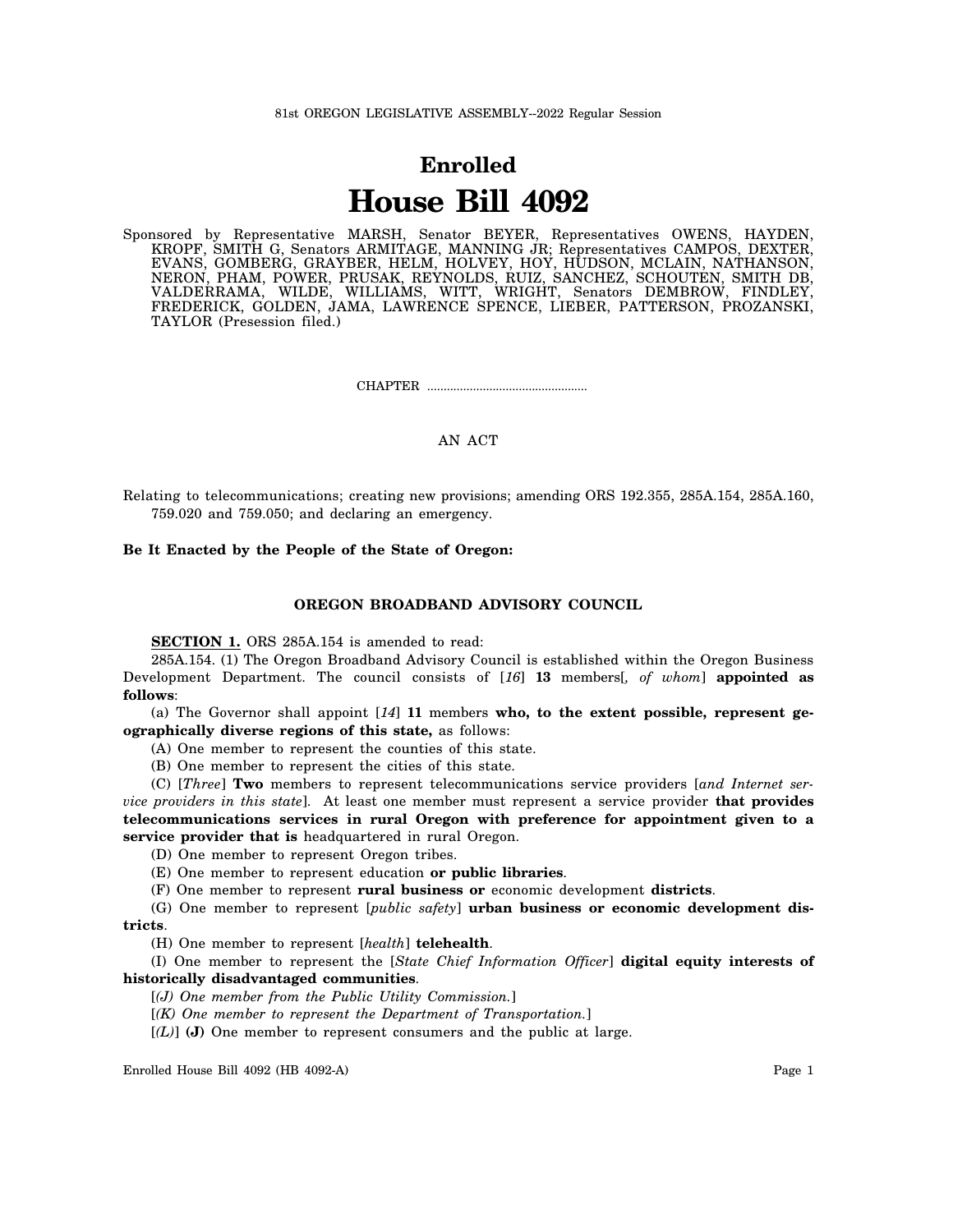(b) The Speaker of the House of Representatives shall appoint one nonvoting member who is a member of the House of Representatives.

(c) The President of the Senate shall appoint one nonvoting member who is a member of the Senate.

(2) The term of office of each voting member is four years, but a voting member serves at the pleasure of the Governor. Before the term of a voting member expires, the Governor shall appoint a successor whose term begins on January 1 next following. A voting member is eligible for reappointment **for one additional term**. If there is a vacancy for any cause, the Governor shall make an appointment that becomes immediately effective for the unexpired term.

(3) The nonvoting legislative members shall serve two-year terms and are eligible for reappointment.

(4) Members of the council who are not members of the Legislative Assembly are not entitled to compensation, but voting members may be paid expenses if funding is available from contributions the Oregon Business Development Department accepts under ORS 285A.157 (2).

(5) Members of the council who are members of the Legislative Assembly are entitled to compensation and expense reimbursement as provided in ORS 171.072.

(6) The council shall select one of the council's voting members as chairperson and another voting member as vice chairperson, for [*such terms and with duties and powers necessary for performing the functions of the offices as the council determines.*] **a two-year term. The chairperson and vice chairperson may not serve for more than two consecutive terms.**

(7) A majority of the voting members of the council constitutes a quorum for transacting business.

(8) The council shall meet [*at least once*] every three months at a place, day and hour determined by the council. The council may also meet at other times and places specified by the call of the chairperson or of a majority of the members of the council.

(9) A majority of the voting members of the council must approve official action by the council. The council may recommend legislation, public policy and solutions to address the state's broadband needs and goals.

(10) The council shall [*champion statewide access to broadband services and shall encourage*]:

[*(a) Coordination between existing organizations and sectors that can leverage broadband to their advantage;*]

[*(b) State agencies to encourage and facilitate broadband deployment;*]

[*(c) The development and support of digital inclusion and education programs to encourage broadband adoption and provide citizens with institutions to teach digital skills necessary for success in the workplace;*]

[*(d) Efforts to provide cost-effective quality workforce development training using telecommunications infrastructure and facilities to access distance learning opportunities;*]

[*(e) Schools, education service districts and local education agencies in unserved areas to promote broadband access for the surrounding community;*]

[*(f) Public and private entities to seek opportunities for partnership with educational institutions that will stimulate the use of broadband technologies through community projects and public education;*]

[*(g) The use of broadband communications technologies for telehealth and telemedicine; and*]

[*(h) Public and private organizations to work together in partnership to promote the use of telecommunications infrastructure and new technology.*]

[*(11) The Oregon Business Development Department shall provide staff or facilities to the council.*]

[*(12) The State Chief Information Officer, the Public Utility Commission and the Department of Education may provide staff or facilities to the council.*]

**(a) Advise the Oregon Broadband Office on the development and implementation of Oregon's broadband strategy.**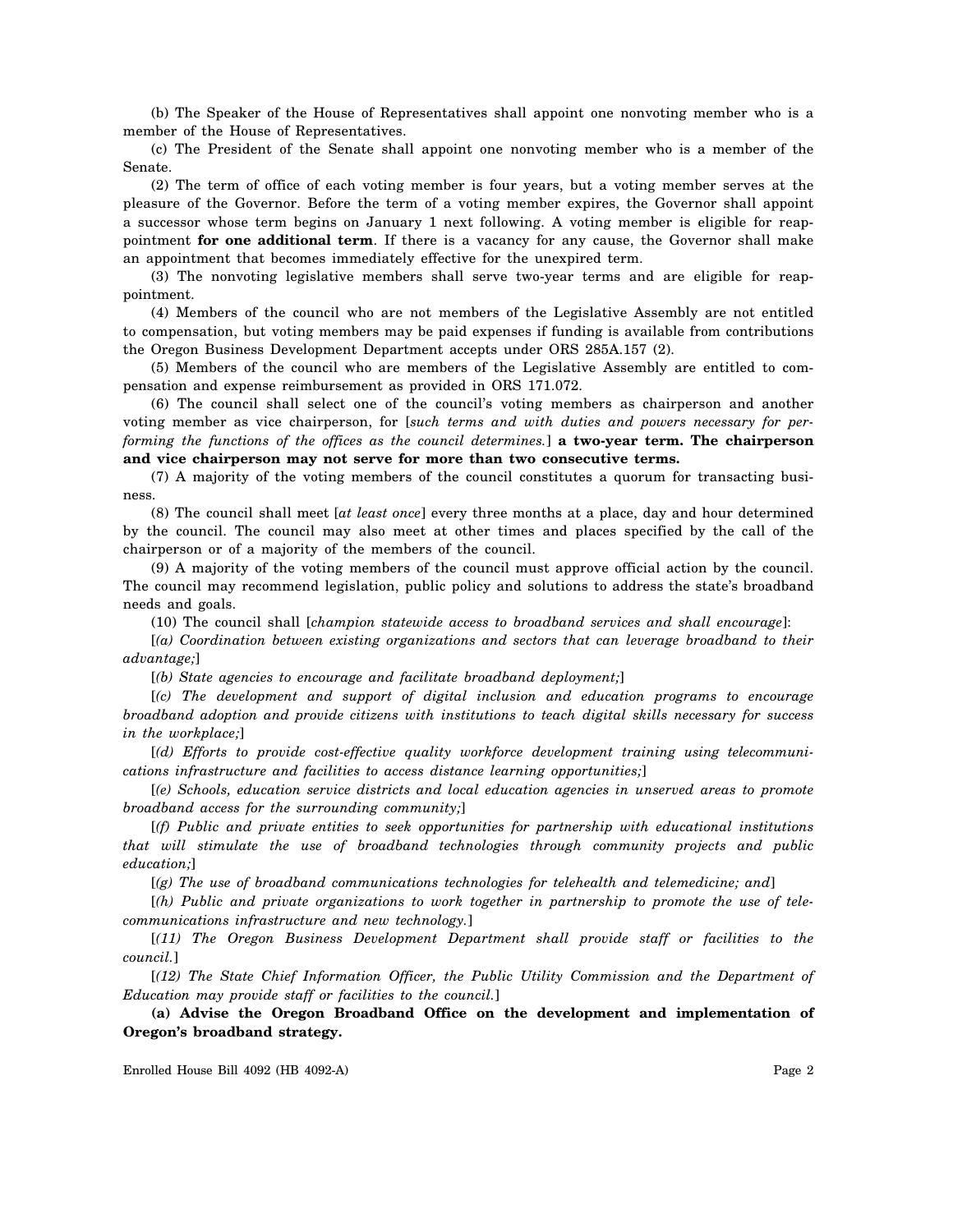**(b) Advise the Oregon Broadband Office on the scalability, resilience and sustainability of Oregon's broadband infrastructure.**

**(c) Assist the Oregon Broadband Office in developing ideas to streamline deployment of broadband infrastructure and in ensuring continual progress toward achieving state goals.**

**(d) Review and update state goals regarding broadband service speeds in consideration of federal requirements and to ensure that Oregon residents and businesses are prepared for future needs.**

**(e) Advise the Oregon Broadband Office on best practices to guide the development and implementation of state grant programs, including project review, opportunities for appeal and project accountability.**

**(f) Support local governments, providers and stakeholders in project planning and development.**

**(g) Champion equitable statewide access and adoption of broadband services.**

**(11)(a) The council shall establish a grant application review committee for each grant cycle.**

**(b) Subject to grant rules, a grant application review committee shall review grant applications and submit directly to the Oregon Broadband Office recommendations.**

**(c) An individual may not serve on a grant application review committee if the individual is employed by or receives compensation from an entity that is under consideration for a grant through the Oregon Broadband Office.**

[*(13)*] **(12)** All agencies of state government, as defined in ORS 174.111, shall assist the council in the performance of the council's duties and, to the extent permitted by laws relating to confidentiality, to furnish such information and advice as the members of the council consider necessary to perform the members' duties.

**SECTION 2. Notwithstanding the term of office specified by ORS 285A.154 (2):**

**(1) The term of office of the members of the Oregon Broadband Advisory Council who are serving on the effective date of this 2022 Act expires on the operative date specified in section 12 of this 2022 Act.**

**(2) Of the members first appointed to the Oregon Broadband Advisory Council after the operative date specified in section 12 of this 2022 Act:**

**(a) Five members appointed by the Governor shall serve for an initial term ending December 31, 2023.**

**(b) Six members appointed by the Governor shall serve for an initial term ending December 31, 2025.**

**SECTION 2a.** ORS 285A.160 is amended to read:

285A.160. The Oregon Broadband Advisory Council[*, in consultation with the Oregon Broadband Office,*] shall submit a report by [*November 1*] **September 15** of each [*even-numbered*] year to the Joint Legislative Committee on Information Management and Technology on the following subjects:

[*(1) The affordability and accessibility of broadband technology in all areas of this state;*]

[*(2) The extent of broadband technology use in this state in business, health care, energy management, education and government; and*]

[*(3) The role of broadband technology in local, state and regional economies and economic development.*]

**(1) The status of any broadband strategies developed by the Oregon Broadband Office and any updates to those strategies in the 12 months immediately preceeding the date of the report.**

**(2) A list of every grant and loan provided through the office and the status of each project associated with a grant or loan provided through the office.**

#### **STATEWIDE SYSTEM FRAMEWORK**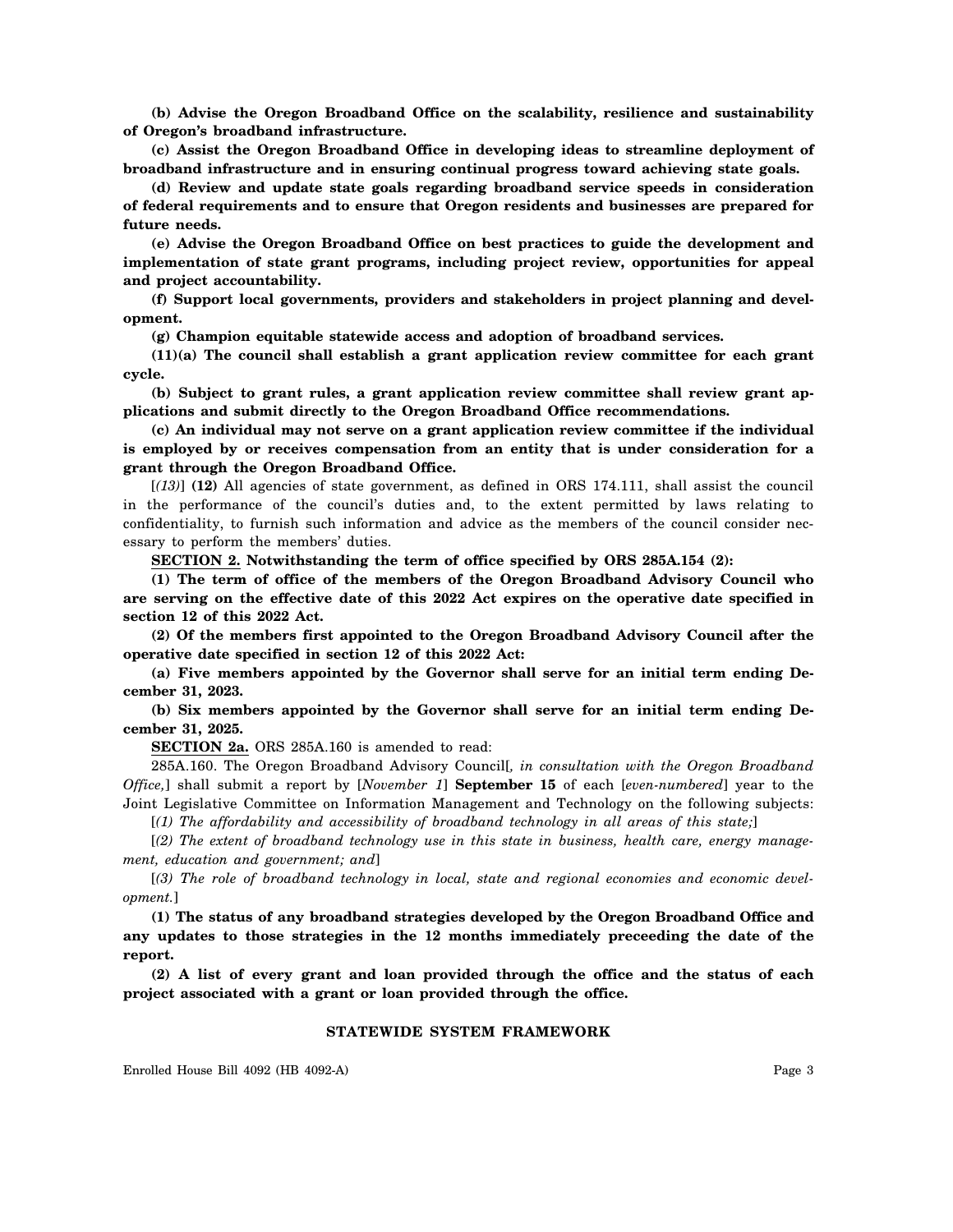**SECTION 3. (1) The Oregon Broadband Office shall develop a Broadband Action Plan and a Digital Equity Plan that address the requirements of the Infrastructure Investment and Jobs Act (P.L. 117-58).**

**(2) The Broadband Action Plan must, at a minimum, address:**

**(a) Investment priorities;**

**(b) Alignment of goals and needs;**

**(c) Proposed plans to address needs;**

**(d) Needs for technical assistance; and**

**(e) The schedule for implementing plans.**

**(3) The Digital Equity Plan must, at a minimum, address availability and affordability of broadband services based on:**

**(a) Technology;**

**(b) Online accessibility;**

**(c) Digital literacy;**

**(d) Privacy and cybersecurity; and**

**(e) Devices and support.**

**(4) The office may develop supplemental strategies, as necessary, to achieve availability of services and adoption of services by residents, businesses, schools and libraries throughout Oregon and to support federal planning requirements, including strategies to:**

**(a) Support local communities and local and regional partners with broadband project planning and implementation and technical assistance.**

**(b) Support project coordination between private and public entities.**

**(c) Pursue and leverage private and public investment opportunities.**

**(d) Guide development and implementation of state grant programs, including project review, procedures for appeal and project accountability and sustainability.**

**(e) Support ongoing development and maintenance of mapping and data and associated analytic capabilities, including consumer adoption.**

**(f) Evaluate existing system architecture in this state, including middle-mile infrastructure and exchange points, to ensure long term adequacy and resiliency.**

**(g) Support the Department of Education and State Library in implementing the purposes of the Connecting Oregon Schools Fund established in ORS 276A.424 and Connecting Oregon Libraries Fund established in section 6 of this 2022 Act.**

**(h) Evaluate the need and appropriateness of infrastructure redundancy.**

**(i) Consider the appropriateness of open access requirements for state-funded projects.**

**(j) Accelerate interagency engagement and collaboration to address barriers and accelerate access and adoption of services.**

**(k) Identify policy and procedural changes to ease construction barriers.**

**(L) Cost-effectively develop broadband in remote and high cost areas.**

#### **GEOSPATIAL MAPPING**

**SECTION 4. (1) The Oregon Broadband Office shall collect geospatial data, including data that is reported to the Federal Communications Commission, and other data as necessary from Internet service providers and entities with broadband infrastructure in this state for the purpose of assisting the state in confirming the allocation of funds to the state under the Infrastructure Investment and Jobs Act (P.L. 117-58) and determining eligibility for grants and loans issued by the office.**

**(2) The collected information must be in a form that can be viewed, edited and mapped.**

**(3)(a) The office may collect proprietary information subject to a nondisclosure agreement.**

**(b) Proprietary information subject to a nondisclosure agreement that is collected by the office under this section is exempt from public disclosure under ORS 192.355.**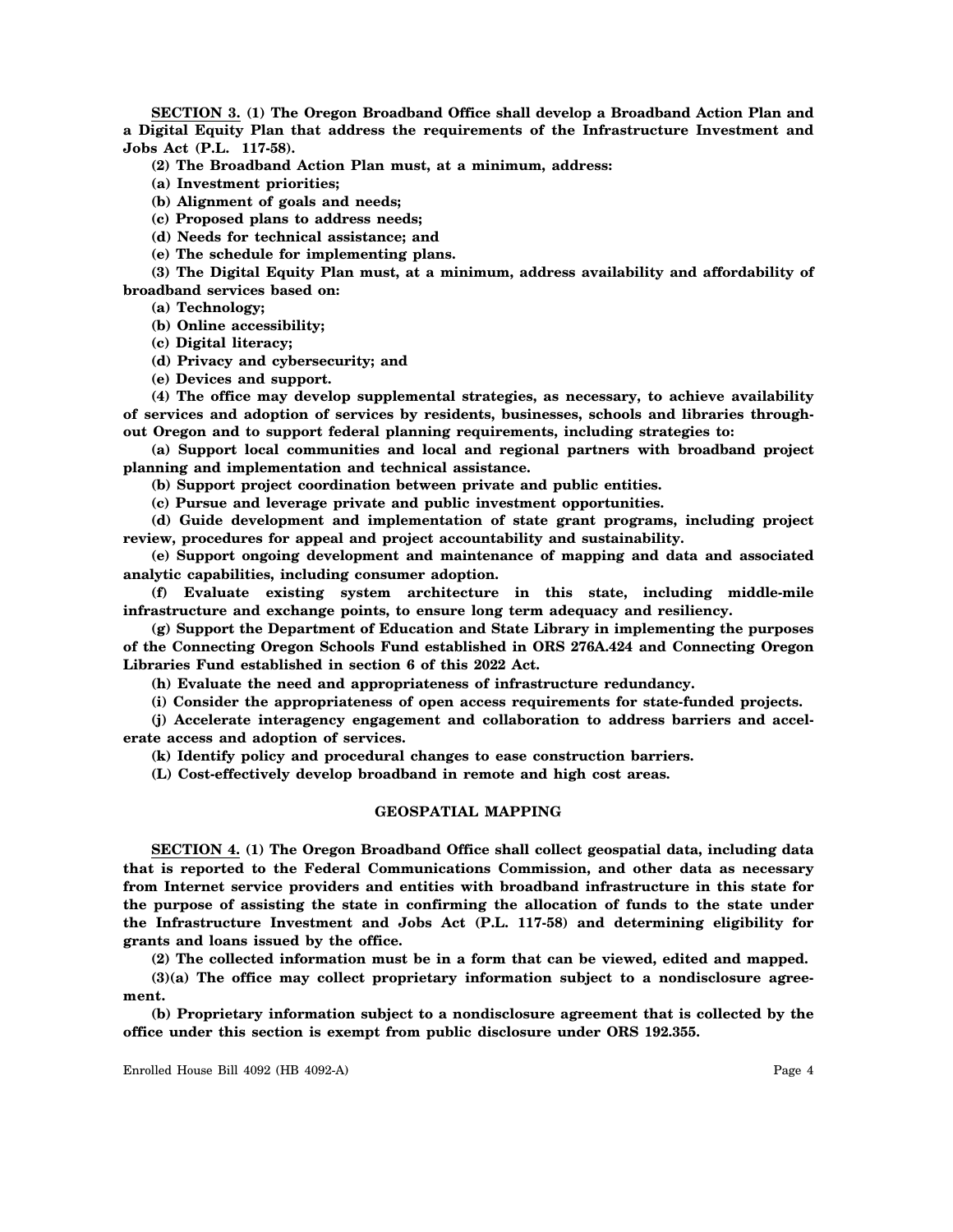# **(4) The Oregon Business Development Department may prescribe rules for the office to implement the provisions of this section.**

**SECTION 5.** ORS 192.355 is amended to read:

192.355. The following public records are exempt from disclosure under ORS 192.311 to 192.478: (1) Communications within a public body or between public bodies of an advisory nature to the extent that they cover other than purely factual materials and are preliminary to any final agency determination of policy or action. This exemption shall not apply unless the public body shows that in the particular instance the public interest in encouraging frank communication between officials and employees of public bodies clearly outweighs the public interest in disclosure.

(2)(a) Information of a personal nature such as but not limited to that kept in a personal, medical or similar file, if public disclosure would constitute an unreasonable invasion of privacy, unless the public interest by clear and convincing evidence requires disclosure in the particular instance. The party seeking disclosure shall have the burden of showing that public disclosure would not constitute an unreasonable invasion of privacy.

(b) Images of a dead body, or parts of a dead body, that are part of a law enforcement agency investigation, if public disclosure would create an unreasonable invasion of privacy of the family of the deceased person, unless the public interest by clear and convincing evidence requires disclosure in the particular instance. The party seeking disclosure shall have the burden of showing that public disclosure would not constitute an unreasonable invasion of privacy.

(3) Upon compliance with ORS 192.363, public body employee or volunteer residential addresses, residential telephone numbers, personal cellular telephone numbers, personal electronic mail addresses, driver license numbers, employer-issued identification card numbers, emergency contact information, Social Security numbers, dates of birth and other telephone numbers contained in personnel records maintained by the public body that is the employer or the recipient of volunteer services. This exemption:

(a) Does not apply to the addresses, dates of birth and telephone numbers of employees or volunteers who are elected officials, except that a judge or district attorney subject to election may seek to exempt the judge's or district attorney's address or telephone number, or both, under the terms of ORS 192.368;

(b) Does not apply to employees or volunteers to the extent that the party seeking disclosure shows by clear and convincing evidence that the public interest requires disclosure in a particular instance pursuant to ORS 192.363;

(c) Does not apply to a substitute teacher as defined in ORS 342.815 when requested by a professional education association of which the substitute teacher may be a member; and

(d) Does not relieve a public employer of any duty under ORS 243.650 to 243.809.

(4) Information submitted to a public body in confidence and not otherwise required by law to be submitted, where such information should reasonably be considered confidential, the public body has obliged itself in good faith not to disclose the information, and when the public interest would suffer by the disclosure.

(5) Information or records of the Department of Corrections, including the State Board of Parole and Post-Prison Supervision, to the extent that disclosure would interfere with the rehabilitation of a person in custody of the department or substantially prejudice or prevent the carrying out of the functions of the department, if the public interest in confidentiality clearly outweighs the public interest in disclosure.

(6) Records, reports and other information received or compiled by the Director of the Department of Consumer and Business Services in the administration of ORS chapters 723 and 725 not otherwise required by law to be made public, to the extent that the interests of lending institutions, their officers, employees and customers in preserving the confidentiality of such information outweighs the public interest in disclosure.

(7) Reports made to or filed with the court under ORS 137.077 or 137.530.

(8) Any public records or information the disclosure of which is prohibited by federal law or regulations.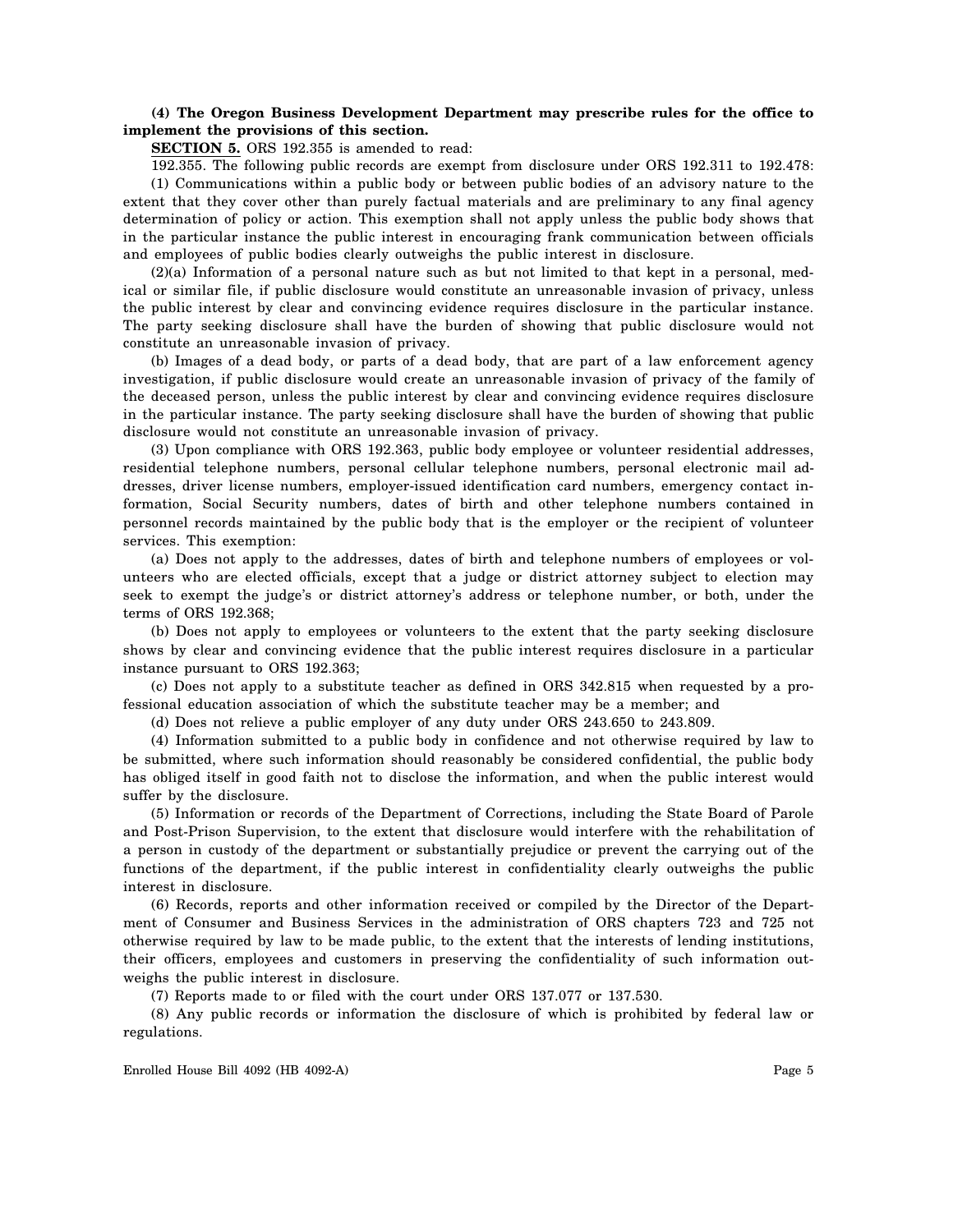(9)(a) Public records or information the disclosure of which is prohibited or restricted or otherwise made confidential or privileged under Oregon law.

(b) Subject to ORS 192.360, paragraph (a) of this subsection does not apply to factual information compiled in a public record when:

(A) The basis for the claim of exemption is ORS 40.225;

(B) The factual information is not prohibited from disclosure under any applicable state or federal law, regulation or court order and is not otherwise exempt from disclosure under ORS 192.311 to 192.478;

(C) The factual information was compiled by or at the direction of an attorney as part of an investigation on behalf of the public body in response to information of possible wrongdoing by the public body;

(D) The factual information was not compiled in preparation for litigation, arbitration or an administrative proceeding that was reasonably likely to be initiated or that has been initiated by or against the public body; and

(E) The holder of the privilege under ORS 40.225 has made or authorized a public statement characterizing or partially disclosing the factual information compiled by or at the attorney's direction.

(10) Public records or information described in this section, furnished by the public body originally compiling, preparing or receiving them to any other public officer or public body in connection with performance of the duties of the recipient, if the considerations originally giving rise to the confidential or exempt nature of the public records or information remain applicable.

(11) Records of the Energy Facility Siting Council concerning the review or approval of security programs pursuant to ORS 469.530.

(12) Employee and retiree address, telephone number and other nonfinancial membership records and employee financial records maintained by the Public Employees Retirement System pursuant to ORS chapters 238 and 238A.

(13) Records of or submitted to the State Treasurer, the Oregon Investment Council or the agents of the treasurer or the council relating to active or proposed publicly traded investments under ORS chapter 293, including but not limited to records regarding the acquisition, exchange or liquidation of the investments. For the purposes of this subsection:

(a) The exemption does not apply to:

(A) Information in investment records solely related to the amount paid directly into an investment by, or returned from the investment directly to, the treasurer or council; or

(B) The identity of the entity to which the amount was paid directly or from which the amount was received directly.

(b) An investment in a publicly traded investment is no longer active when acquisition, exchange or liquidation of the investment has been concluded.

(14)(a) Records of or submitted to the State Treasurer, the Oregon Investment Council, the Oregon Growth Board or the agents of the treasurer, council or board relating to actual or proposed investments under ORS chapter 293 or 348 in a privately placed investment fund or a private asset including but not limited to records regarding the solicitation, acquisition, deployment, exchange or liquidation of the investments including but not limited to:

(A) Due diligence materials that are proprietary to an investment fund, to an asset ownership or to their respective investment vehicles.

(B) Financial statements of an investment fund, an asset ownership or their respective investment vehicles.

(C) Meeting materials of an investment fund, an asset ownership or their respective investment vehicles.

(D) Records containing information regarding the portfolio positions in which an investment fund, an asset ownership or their respective investment vehicles invest.

(E) Capital call and distribution notices of an investment fund, an asset ownership or their respective investment vehicles.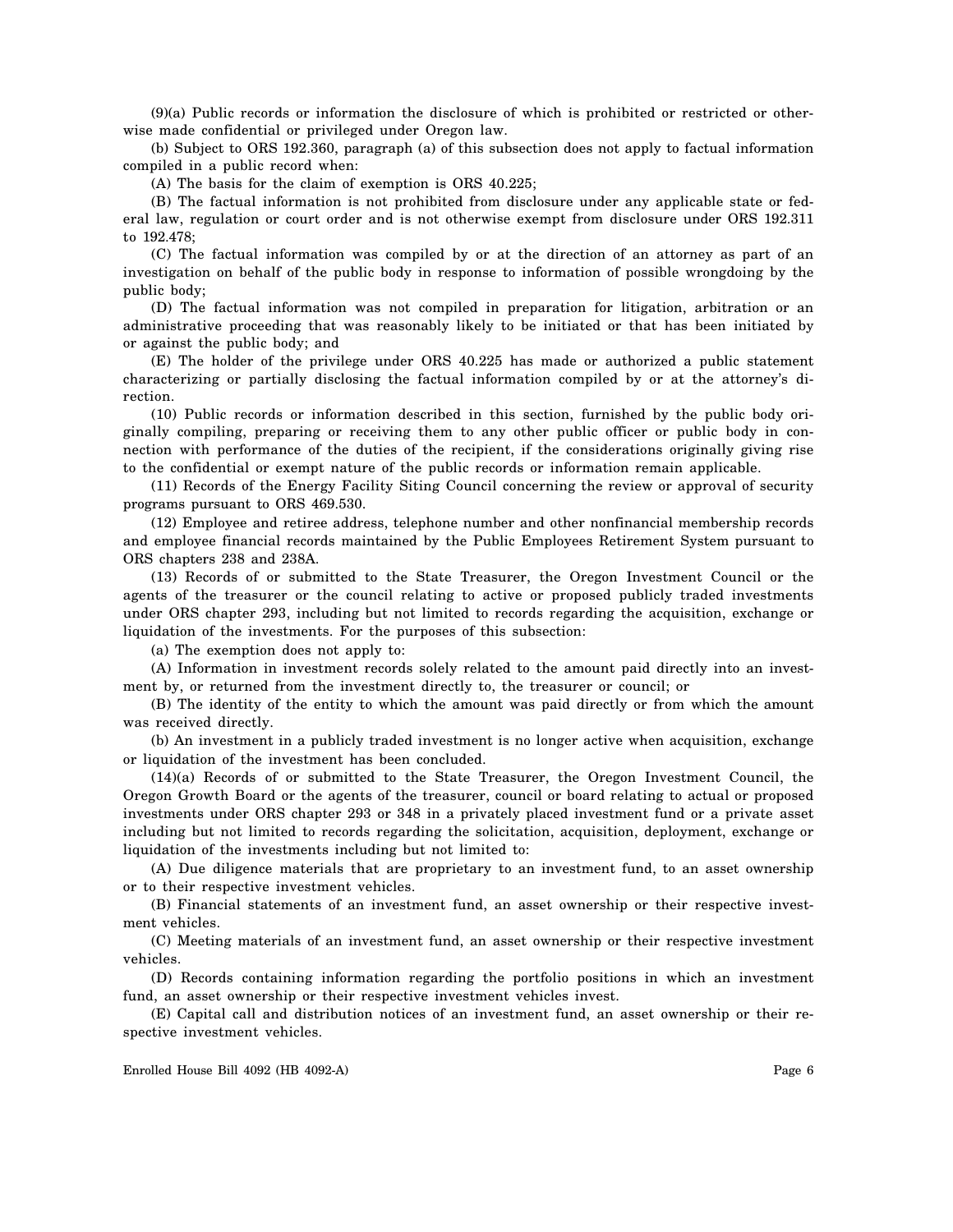(F) Investment agreements and related documents.

(b) The exemption under this subsection does not apply to:

(A) The name, address and vintage year of each privately placed investment fund.

(B) The dollar amount of the commitment made to each privately placed investment fund since inception of the fund.

(C) The dollar amount of cash contributions made to each privately placed investment fund since inception of the fund.

(D) The dollar amount, on a fiscal year-end basis, of cash distributions received by the State Treasurer, the Oregon Investment Council, the Oregon Growth Board or the agents of the treasurer, council or board from each privately placed investment fund.

(E) The dollar amount, on a fiscal year-end basis, of the remaining value of assets in a privately placed investment fund attributable to an investment by the State Treasurer, the Oregon Investment Council, the Oregon Growth Board or the agents of the treasurer, council or board.

(F) The net internal rate of return of each privately placed investment fund since inception of the fund.

(G) The investment multiple of each privately placed investment fund since inception of the fund.

(H) The dollar amount of the total management fees and costs paid on an annual fiscal year-end basis to each privately placed investment fund.

(I) The dollar amount of cash profit received from each privately placed investment fund on a fiscal year-end basis.

(15) The monthly reports prepared and submitted under ORS 293.761 and 293.766 concerning the Public Employees Retirement Fund and the Industrial Accident Fund may be uniformly treated as exempt from disclosure for a period of up to 90 days after the end of the calendar quarter.

(16) Reports of unclaimed property filed by the holders of such property to the extent permitted by ORS 98.352.

(17)(a) The following records, communications and information submitted to the Oregon Business Development Commission, the Oregon Business Development Department, the State Department of Agriculture, the Oregon Growth Board, the Port of Portland or other ports as defined in ORS 777.005, or a county or city governing body and any board, department, commission, council or agency thereof, by applicants for investment funds, grants, loans, services or economic development moneys, support or assistance including, but not limited to, those described in ORS 285A.224:

(A) Personal financial statements.

(B) Financial statements of applicants.

(C) Customer lists.

(D) Information of an applicant pertaining to litigation to which the applicant is a party if the complaint has been filed, or if the complaint has not been filed, if the applicant shows that such litigation is reasonably likely to occur; this exemption does not apply to litigation which has been concluded, and nothing in this subparagraph shall limit any right or opportunity granted by discovery or deposition statutes to a party to litigation or potential litigation.

(E) Production, sales and cost data.

(F) Marketing strategy information that relates to applicant's plan to address specific markets and applicant's strategy regarding specific competitors.

(b) The following records, communications and information submitted to the State Department of Energy by applicants for tax credits or for grants awarded under ORS 469B.256:

(A) Personal financial statements.

(B) Financial statements of applicants.

(C) Customer lists.

(D) Information of an applicant pertaining to litigation to which the applicant is a party if the complaint has been filed, or if the complaint has not been filed, if the applicant shows that such litigation is reasonably likely to occur; this exemption does not apply to litigation which has been concluded, and nothing in this subparagraph shall limit any right or opportunity granted by discovery or deposition statutes to a party to litigation or potential litigation.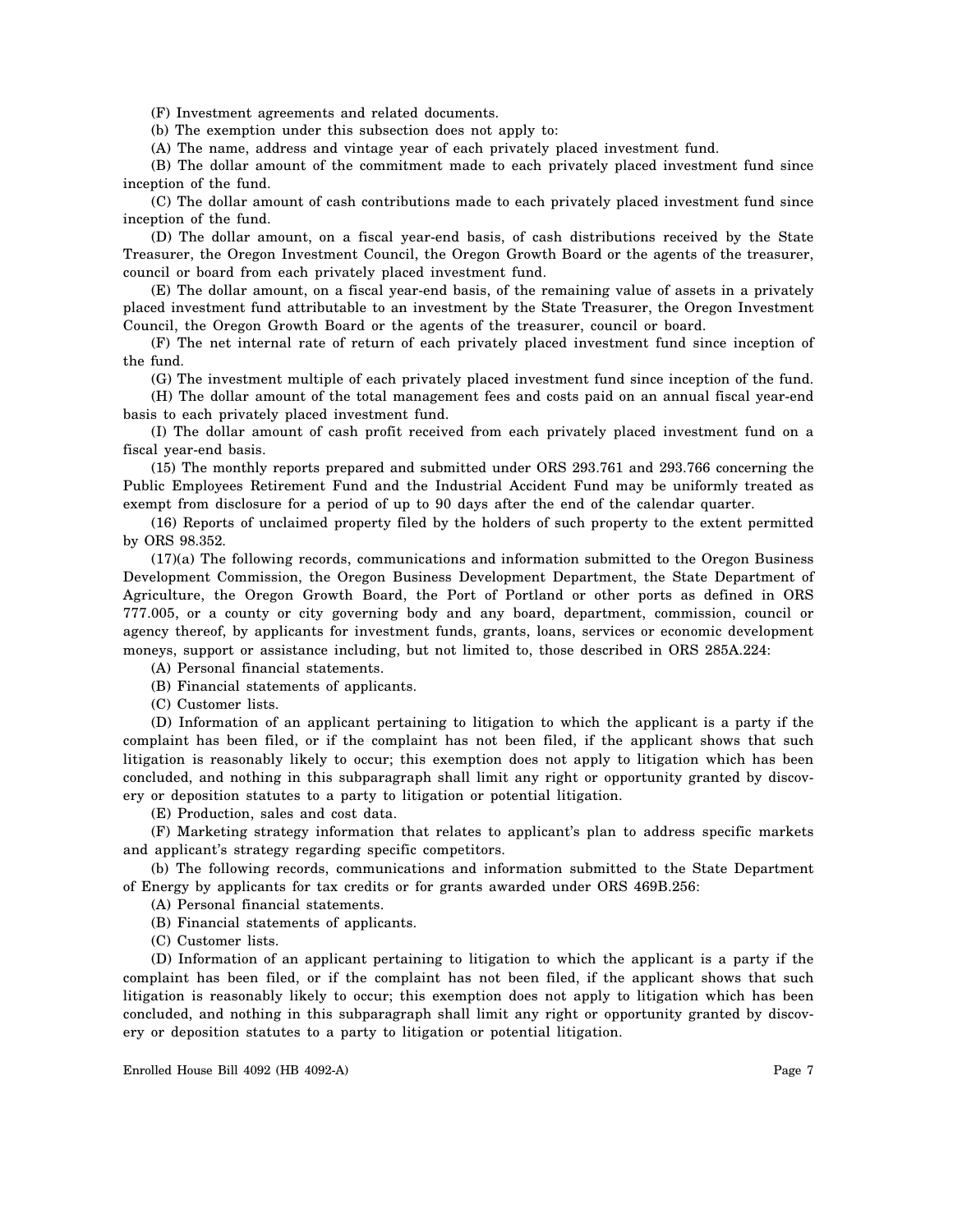(E) Production, sales and cost data.

(F) Marketing strategy information that relates to applicant's plan to address specific markets and applicant's strategy regarding specific competitors.

(18) Records, reports or returns submitted by private concerns or enterprises required by law to be submitted to or inspected by a governmental body to allow it to determine the amount of any transient lodging tax payable and the amounts of such tax payable or paid, to the extent that such information is in a form which would permit identification of the individual concern or enterprise. Nothing in this subsection shall limit the use which can be made of such information for regulatory purposes or its admissibility in any enforcement proceedings. The public body shall notify the taxpayer of the delinquency immediately by certified mail. However, in the event that the payment or delivery of transient lodging taxes otherwise due to a public body is delinquent by over 60 days, the public body shall disclose, upon the request of any person, the following information:

(a) The identity of the individual concern or enterprise that is delinquent over 60 days in the payment or delivery of the taxes.

(b) The period for which the taxes are delinquent.

(c) The actual, or estimated, amount of the delinquency.

(19) All information supplied by a person under ORS 151.485 for the purpose of requesting appointed counsel, and all information supplied to the court from whatever source for the purpose of verifying the financial eligibility of a person pursuant to ORS 151.485.

(20) Workers' compensation claim records of the Department of Consumer and Business Services, except in accordance with rules adopted by the Director of the Department of Consumer and Business Services, in any of the following circumstances:

(a) When necessary for insurers, self-insured employers and third party claim administrators to process workers' compensation claims.

(b) When necessary for the director, other governmental agencies of this state or the United States to carry out their duties, functions or powers.

(c) When the disclosure is made in such a manner that the disclosed information cannot be used to identify any worker who is the subject of a claim.

(d) When a worker or the worker's representative requests review of the worker's claim record.

(21) Sensitive business records or financial or commercial information of the Oregon Health and Science University that is not customarily provided to business competitors.

(22) Records of Oregon Health and Science University regarding candidates for the position of president of the university.

(23) The records of a library, including:

(a) Circulation records, showing use of specific library material by a named person;

(b) The name of a library patron together with the address or telephone number of the patron; and

(c) The electronic mail address of a patron.

(24) The following records, communications and information obtained by the Housing and Community Services Department in connection with the department's monitoring or administration of financial assistance or of housing or other developments:

(a) Personal and corporate financial statements and information, including tax returns.

(b) Credit reports.

(c) Project appraisals, excluding appraisals obtained in the course of transactions involving an interest in real estate that is acquired, leased, rented, exchanged, transferred or otherwise disposed of as part of the project, but only after the transactions have closed and are concluded.

(d) Market studies and analyses.

(e) Articles of incorporation, partnership agreements and operating agreements.

(f) Commitment letters.

(g) Project pro forma statements.

(h) Project cost certifications and cost data.

(i) Audits.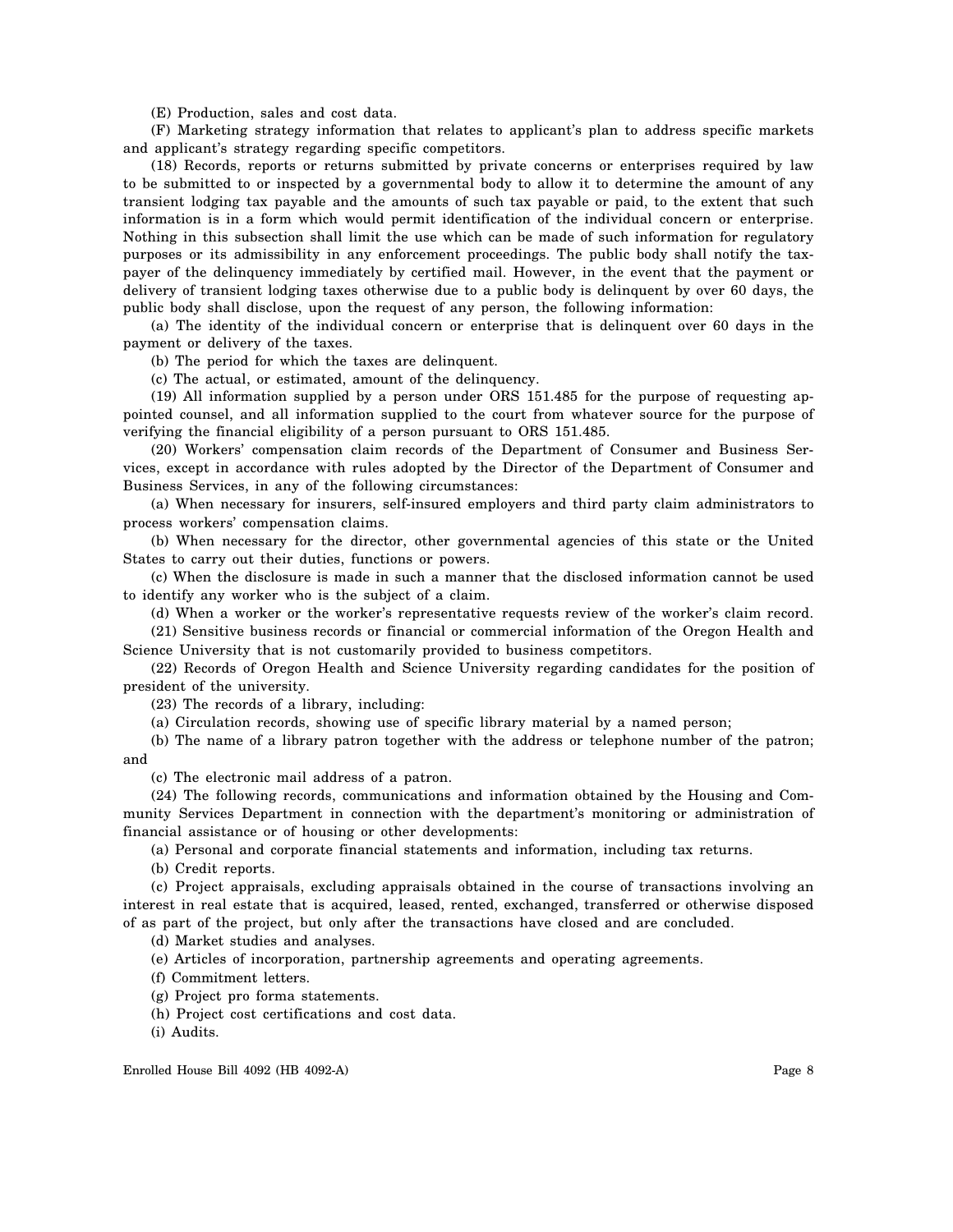(j) Project tenant correspondence.

(k) Personal information about a tenant.

(L) Housing assistance payments.

(25) Raster geographic information system (GIS) digital databases, provided by private forestland owners or their representatives, voluntarily and in confidence to the State Forestry Department, that is not otherwise required by law to be submitted.

(26) Sensitive business, commercial or financial information furnished to or developed by a public body engaged in the business of providing electricity or electricity services, if the information is directly related to a transaction described in ORS 261.348, or if the information is directly related to a bid, proposal or negotiations for the sale or purchase of electricity or electricity services, and disclosure of the information would cause a competitive disadvantage for the public body or its retail electricity customers. This subsection does not apply to cost-of-service studies used in the development or review of generally applicable rate schedules.

(27) Sensitive business, commercial or financial information furnished to or developed by the City of Klamath Falls, acting solely in connection with the ownership and operation of the Klamath Cogeneration Project, if the information is directly related to a transaction described in ORS 225.085 and disclosure of the information would cause a competitive disadvantage for the Klamath Cogeneration Project. This subsection does not apply to cost-of-service studies used in the development or review of generally applicable rate schedules.

(28) Personally identifiable information about customers of a municipal electric utility or a people's utility district or the names, dates of birth, driver license numbers, telephone numbers, electronic mail addresses or Social Security numbers of customers who receive water, sewer or storm drain services from a public body as defined in ORS 174.109. The utility or district may release personally identifiable information about a customer, and a public body providing water, sewer or storm drain services may release the name, date of birth, driver license number, telephone number, electronic mail address or Social Security number of a customer, if the customer consents in writing or electronically, if the disclosure is necessary for the utility, district or other public body to render services to the customer, if the disclosure is required pursuant to a court order or if the disclosure is otherwise required by federal or state law. The utility, district or other public body may charge as appropriate for the costs of providing such information. The utility, district or other public body may make customer records available to third party credit agencies on a regular basis in connection with the establishment and management of customer accounts or in the event such accounts are delinquent.

(29) A record of the street and number of an employee's address submitted to a special district to obtain assistance in promoting an alternative to single occupant motor vehicle transportation.

(30) Sensitive business records, capital development plans or financial or commercial information of Oregon Corrections Enterprises that is not customarily provided to business competitors.

(31) Documents, materials or other information submitted to the Director of the Department of Consumer and Business Services in confidence by a state, federal, foreign or international regulatory or law enforcement agency or by the National Association of Insurance Commissioners, its affiliates or subsidiaries under ORS 86A.095 to 86A.198, 697.005 to 697.095, 697.602 to 697.842, 705.137, 717.200 to 717.320, 717.900 or 717.905, ORS chapter 59, 723, 725 or 726, the Bank Act or the Insurance Code when:

(a) The document, material or other information is received upon notice or with an understanding that it is confidential or privileged under the laws of the jurisdiction that is the source of the document, material or other information; and

(b) The director has obligated the Department of Consumer and Business Services not to disclose the document, material or other information.

(32) A county elections security plan developed and filed under ORS 254.074.

- (33) Information about review or approval of programs relating to the security of:
- (a) Generation, storage or conveyance of:
- (A) Electricity;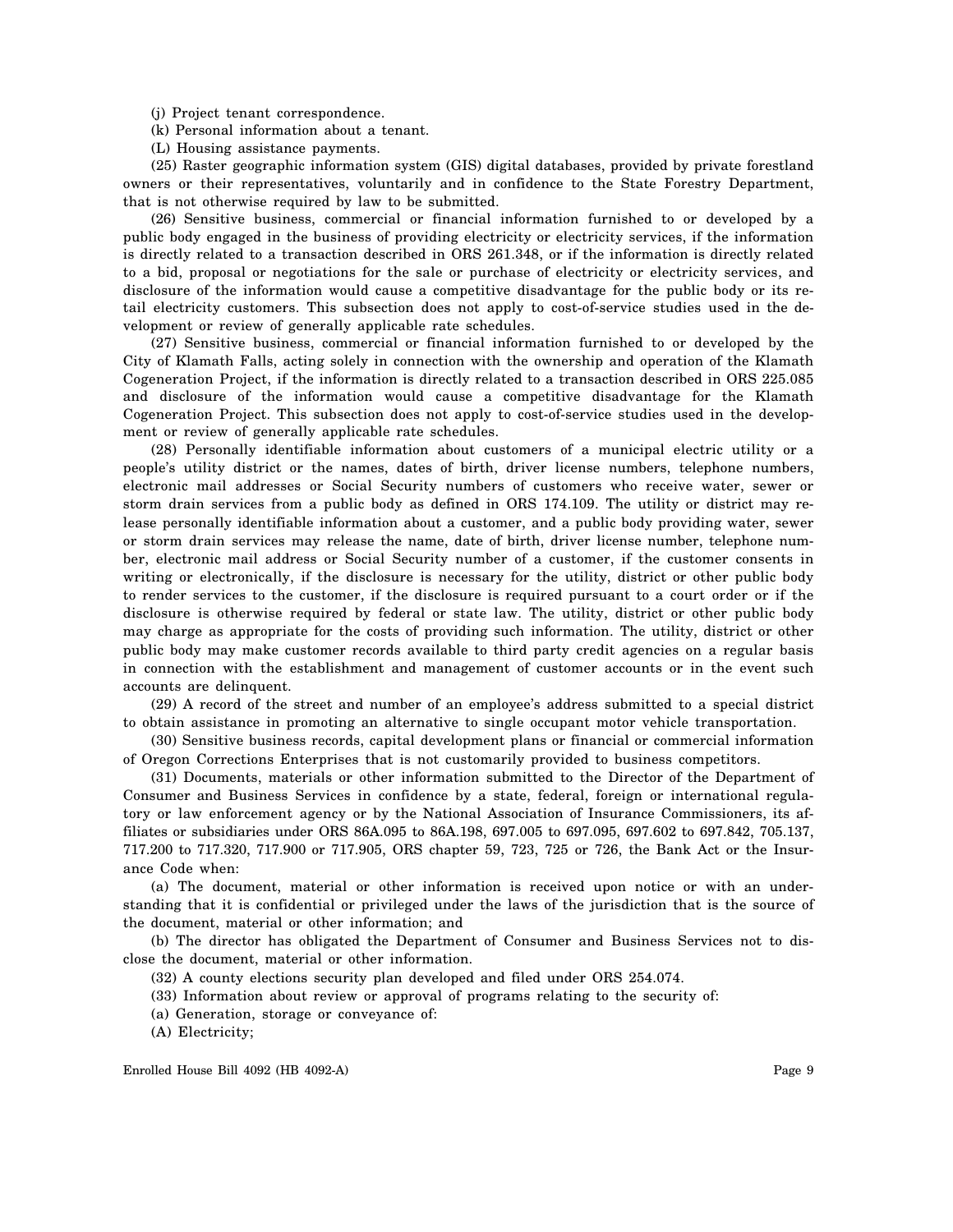(B) Gas in liquefied or gaseous form;

(C) Hazardous substances as defined in ORS  $453.005$  (7)(a), (b) and (d);

(D) Petroleum products;

(E) Sewage; or

(F) Water.

(b) Telecommunication systems, including cellular, wireless or radio systems.

(c) Data transmissions by whatever means provided.

(34) The information specified in ORS 25.020 (8) if the Chief Justice of the Supreme Court designates the information as confidential by rule under ORS 1.002.

(35)(a) Employer account records of the State Accident Insurance Fund Corporation.

(b) As used in this subsection, "employer account records" means all records maintained in any form that are specifically related to the account of any employer insured, previously insured or under consideration to be insured by the State Accident Insurance Fund Corporation and any information obtained or developed by the corporation in connection with providing, offering to provide or declining to provide insurance to a specific employer. "Employer account records" includes, but is not limited to, an employer's payroll records, premium payment history, payroll classifications, employee names and identification information, experience modification factors, loss experience and dividend payment history.

(c) The exemption provided by this subsection may not serve as the basis for opposition to the discovery documents in litigation pursuant to applicable rules of civil procedure.

(36)(a) Claimant files of the State Accident Insurance Fund Corporation.

(b) As used in this subsection, "claimant files" includes, but is not limited to, all records held by the corporation pertaining to a person who has made a claim, as defined in ORS 656.005, and all records pertaining to such a claim.

(c) The exemption provided by this subsection may not serve as the basis for opposition to the discovery documents in litigation pursuant to applicable rules of civil procedure.

(37) Except as authorized by ORS 408.425, records that certify or verify an individual's discharge or other separation from military service.

(38) Records of or submitted to a domestic violence service or resource center that relate to the name or personal information of an individual who visits a center for service, including the date of service, the type of service received, referrals or contact information or personal information of a family member of the individual. As used in this subsection, "domestic violence service or resource center" means an entity, the primary purpose of which is to assist persons affected by domestic or sexual violence by providing referrals, resource information or other assistance specifically of benefit to domestic or sexual violence victims.

(39) Information reported to the Oregon Health Authority under ORS 431A.860, except as provided in ORS 431A.865 (3)(b), information disclosed by the authority under ORS 431A.865 and any information related to disclosures made by the authority under ORS 431A.865, including information identifying the recipient of the information.

(40)(a) Electronic mail addresses in the possession or custody of an agency or subdivision of the executive department, as defined in ORS 174.112, the legislative department, as defined in ORS 174.114, a local government or local service district, as defined in ORS 174.116, or a special government body, as defined in ORS 174.117.

(b) This subsection does not apply to electronic mail addresses assigned by a public body to public employees for use by the employees in the ordinary course of their employment.

(c) This subsection and ORS 244.040 do not prohibit the campaign office of the current officeholder or current candidates who have filed to run for that elective office from receiving upon request the electronic mail addresses used by the current officeholder's legislative office for newsletter distribution, except that a campaign office that receives electronic mail addresses under this paragraph may not make a further disclosure of those electronic mail addresses to any other person.

(41) Residential addresses, residential telephone numbers, personal cellular telephone numbers, personal electronic mail addresses, driver license numbers, emergency contact information, Social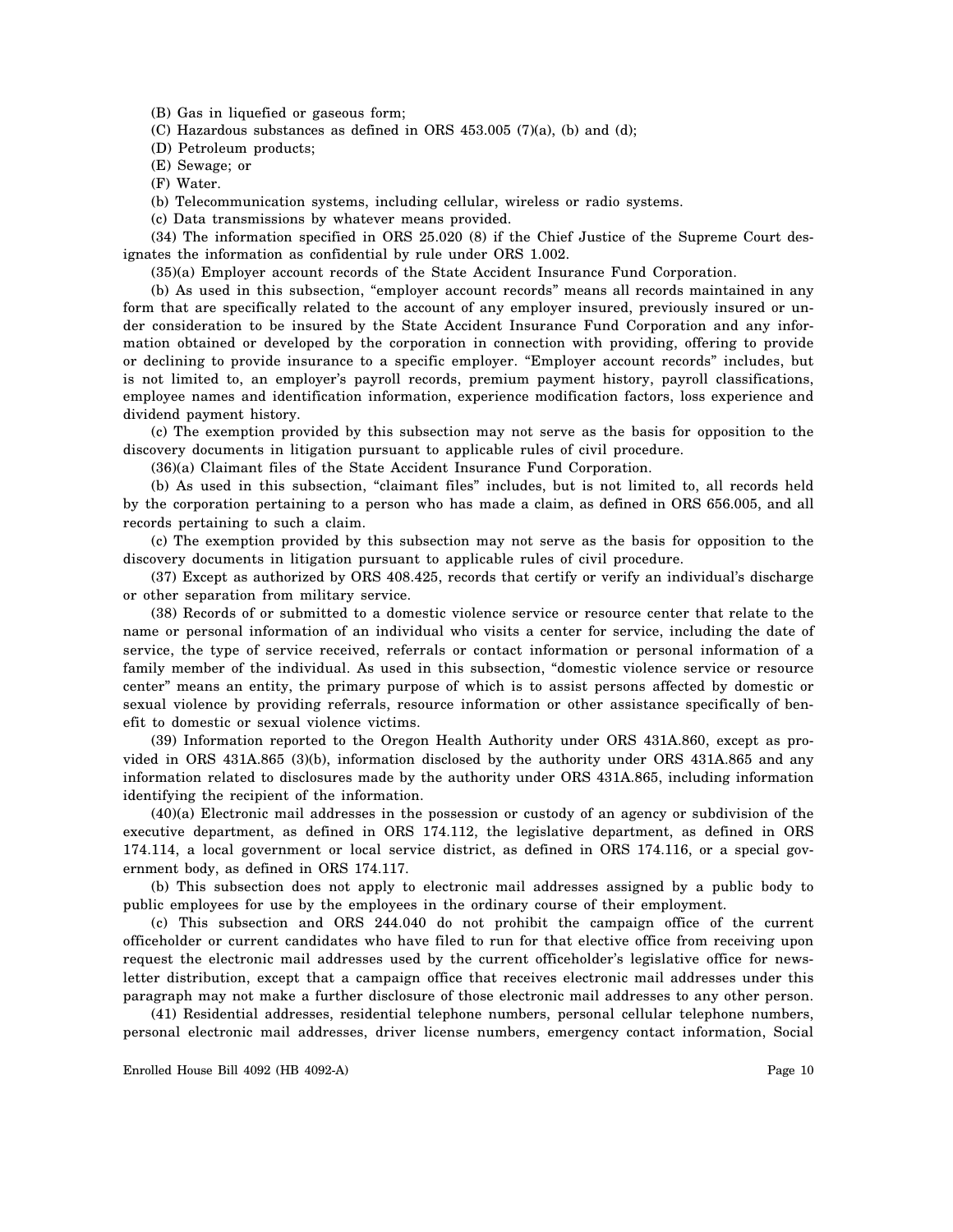Security numbers, dates of birth and other telephone numbers of individuals currently or previously certified or licensed by the Department of Public Safety Standards and Training contained in the records maintained by the department.

(42) Personally identifiable information and contact information of veterans as defined in ORS 408.225 and of persons serving on active duty or as reserve members with the Armed Forces of the United States, National Guard or other reserve component that was obtained by the Department of Veterans' Affairs in the course of performing its duties and functions, including but not limited to names, residential and employment addresses, dates of birth, driver license numbers, telephone numbers, electronic mail addresses, Social Security numbers, marital status, dependents, the character of discharge from military service, military rating or rank, that the person is a veteran or has provided military service, information relating to an application for or receipt of federal or state benefits, information relating to the basis for receipt or denial of federal or state benefits and information relating to a home loan or grant application, including but not limited to financial information provided in connection with the application.

(43) Business, commercial, financial, operational and research data and information, including but not limited to pricing, intellectual property and customer records, furnished to, developed by or generated in connection with the ownership and operation of an unmanned aerial system test range, if disclosure of the information would cause a competitive disadvantage to the test range or its users.

(44) Personally identifiable information about a child under the age of 16 years that is submitted to the State Fish and Wildlife Commission or an agent of the commission to obtain a license, tag or permit under the wildlife laws.

**(45) Proprietary information subject to a nondisclosure agreement that is provided to the Oregon Broadband Office pursuant to section 4 of this 2022 Act.**

## **CONNECTING OREGON LIBRARIES FUND**

**SECTION 6. (1) The Connecting Oregon Libraries Fund is established in the State Treasury, separate and distinct from the General Fund. Interest earned by the Connecting Oregon Libraries Fund shall be credited to the fund.**

**(2) The Connecting Oregon Libraries Fund consists of any moneys deposited in the fund from whatever source and may include moneys appropriated, allocated, deposited or transferred to the fund by the Legislative Assembly or otherwise and interest earned on moneys in the fund.**

**(3) The moneys in the fund are continuously appropriated to the State Library for the purpose of providing matching funds for federal moneys received by the State Library, the State Library Board, public libraries established in accordance with ORS 357.410, school libraries, tribal libraries as defined in ORS 357.206 or academic libraries in Oregon for the purpose of providing broadband access to eligible library facilities in this state.**

**(4) A public, school, tribal or academic library is eligible to receive matching funds under this section if the library:**

**(a) Receives federal moneys for the purpose of providing broadband access to the library;**

**(b) Takes steps to determine whether existing broadband infrastructure, including fiberbased broadband, may be integrated into the proposed broadband access project; and**

**(c) Meets any other eligibility requirements established by the State Library Board by rule.**

**(5)(a) Before the State Library may distribute any state moneys under this section, the board shall adopt rules to implement the provisions of this section, including rules setting criteria that govern the distribution of the moneys to eligible libraries.**

**(b) Rules adopted under this section must take into consideration any eligibility requirements established by the federal program awarding federal moneys.**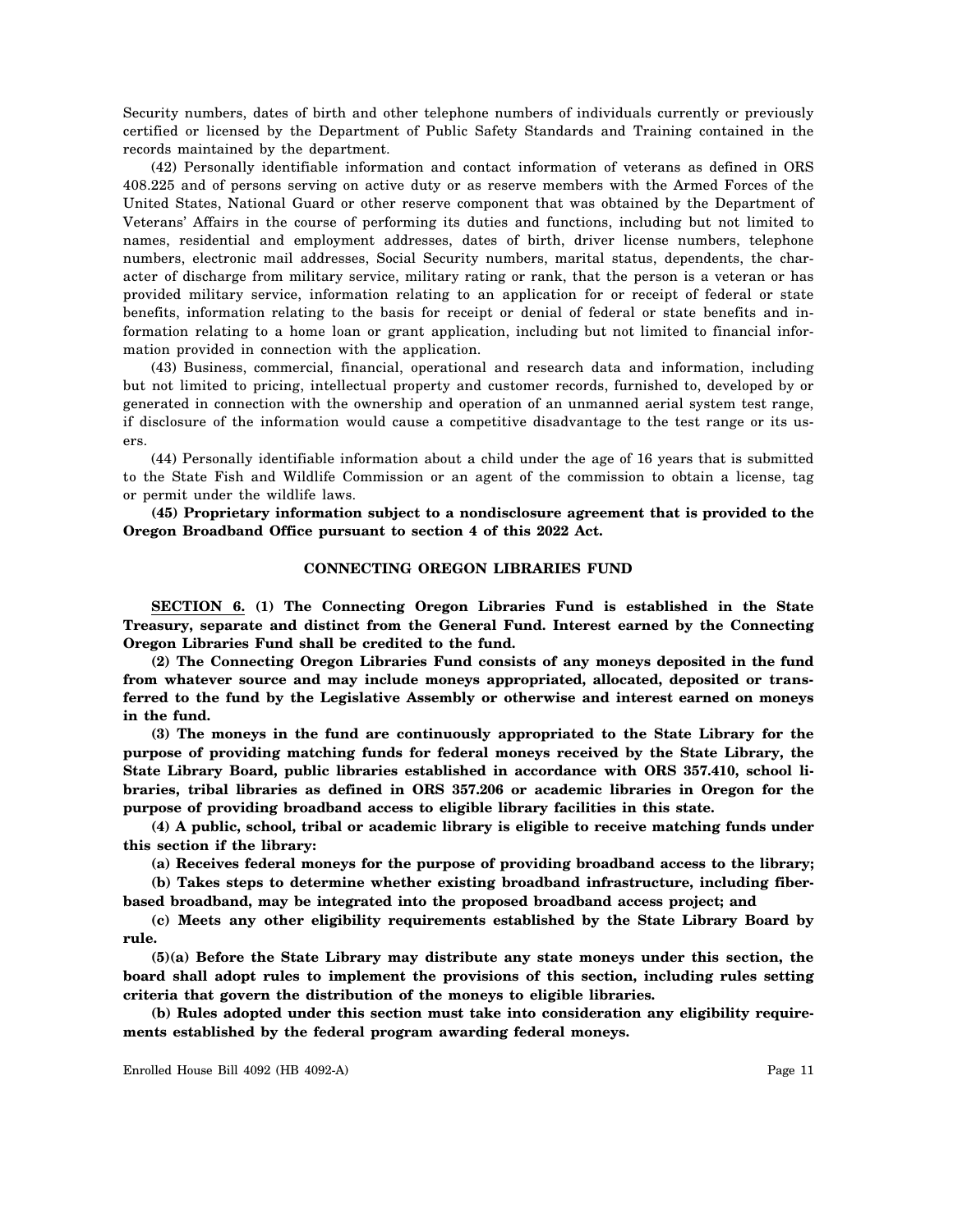# **STUDY OF OREGON TELEPHONE ASSISTANCE PROGRAM**

**SECTION 7. (1) The Public Utility Commission, in consultation with the Oregon Broadband Office, the Oregon Broadband Advisory Council and the Oregon Telephone Assistance Program Advisory Committee, shall investigate and make recommendations on the feasibility of:**

**(a) Expanding or increasing the plan of assistance established under section 6, chapter 290, Oregon Laws 1987, to support adequate and reasonable access to broadband Internet access service or other telecommunications services by residential customers with low incomes in this state, including allowing participation with providers that are not designated as eligible telecommunications carriers; and**

**(b) Applying the surcharge assessed under ORS 759.685 to support expanded access to broadband Internet access service or other telecommunications services.**

**(2) As part of the investigation required under subsection (1) of this section, the commission shall consider barriers faced by residential customers with low incomes to obtaining broadband Internet access service or other telecommunications services that include but are not limited to:**

**(a) Equipment and related services needed to obtain and utilize broadband Internet access service or other telecommunications services;**

**(b) Legal and regulatory incentives and limitations that may affect the state's ability to expand or increase the plan of assistance or the associated surcharge to support expanded access to broadband Internet access service or other telecommunications services; and**

**(c) The availability of other forms of federal, state or local support for broadband Internet access service or other telecommunications services.**

**(3) The commission shall, no later than June 1, 2023:**

**(a) Submit a report on its findings to an appropriate regular or interim committee of the Legislative Assembly.**

**(b) Provide a copy of the report on its findings to the Oregon Broadband Office for the office to consider in its planning efforts.**

**SECTION 8. Section 7 of this 2022 Act is repealed on January 2, 2024.**

# **NOTICE AND REPORTING BY PUBLIC UTILITY COMMISSION**

**SECTION 9.** ORS 759.020 is amended to read:

759.020. (1) [*No*] **A** person, corporation, company[*,*] **or** association of individuals or their lessees, trustees[*,*] or receivers [*shall*] **may not** provide intrastate telecommunications service on a for-hire basis without a certificate of authority issued by the Public Utility Commission under this section.

(2) Applications for certificates of authority [*shall*] **must** be in a form prescribed by the commission and [*shall*] **must** describe the telecommunications services the applicant proposes to provide. [*Notice of all applications shall, within 30 days of filing, be served by the commission upon all persons holding authority to provide telecommunications service issued under this section or providing local exchange telecommunications service.*]

(3)**(a)** Except as provided in ORS 759.050, [*no*] **a** certificate [*shall*] **may not** authorize any person to provide local exchange telecommunications service within the local exchange telecommunications service area of a telecommunications utility unless [*such*] **the** utility consents, is unable to provide the service[*,*] or fails to protest an application.

**(b) Paragraph (a) of** this subsection [*shall*] **does** not apply to any application for a certificate by a provider of shared telecommunications services.

(4) [*After notice,*] A hearing need not be held prior to issuance of a certificate of authority except upon the commission's own motion or unless the application is to authorize a person to provide local exchange telecommunications service in the local exchange telecommunications service area of a telecommunications utility and [*such*] **the** utility protests. After hearing, the commission shall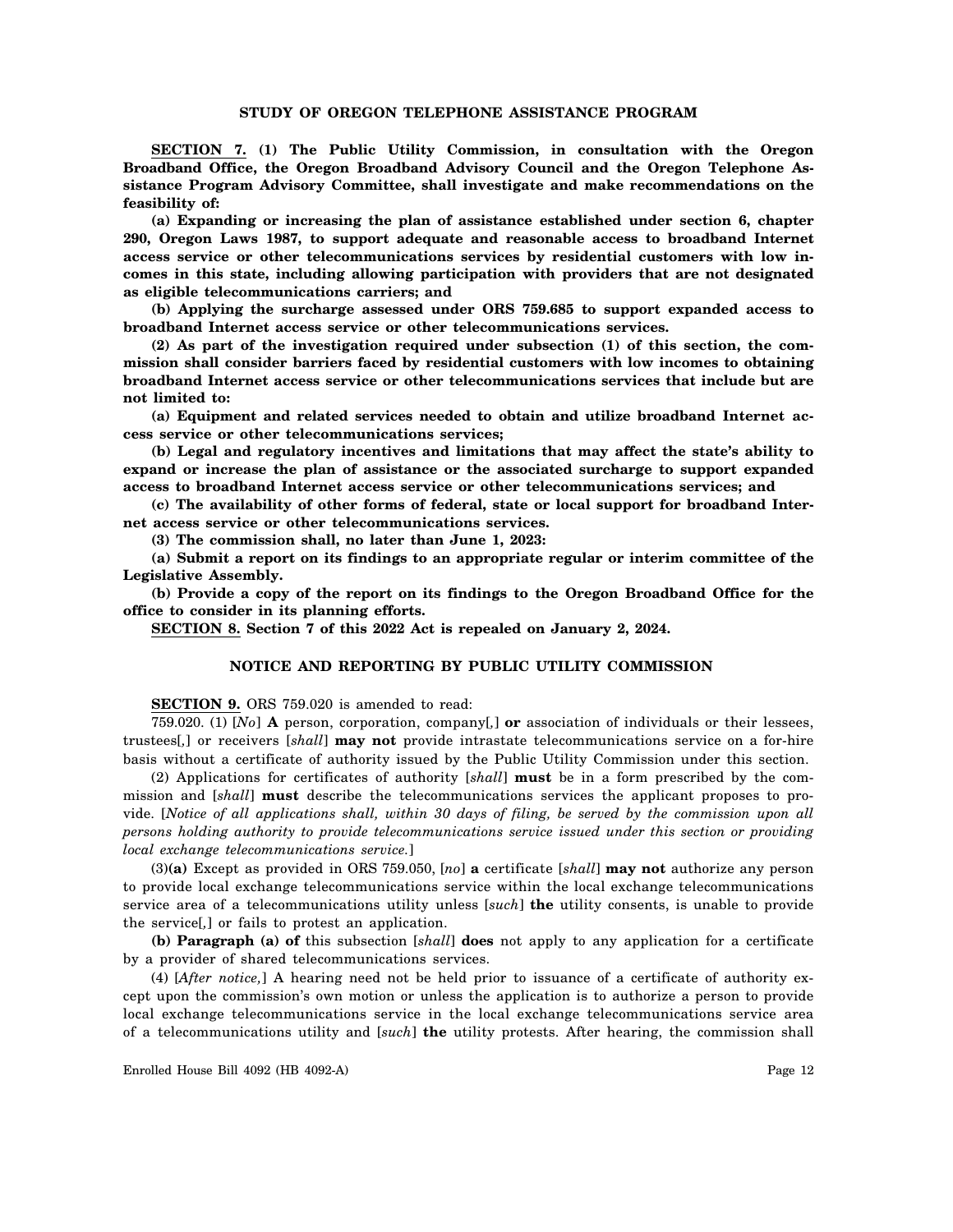issue the certificate only upon a showing that the proposed service is required by the public interest.

(5) The commission may classify a successful applicant for a certificate as a telecommunications utility or as a competitive telecommunications services provider. If the commission finds that a successful applicant for a certificate has demonstrated that services it offers are subject to competition or that its customers or those proposed to become customers have reasonably available alternatives, the commission shall classify the applicant as a competitive telecommunications services provider. The commission shall conduct the initial classification and any subsequent review of the classification in accordance with [*such*] procedures [*as*] the commission may establish by rule, after hearings. The commission may attach reasonable conditions to [*such*] **the** classification and may amend or revoke any [*such*] order as provided in ORS 756.568. For purposes of this section, in determining whether telecommunications services are subject to competition or whether there are reasonably available alternatives, the commission shall consider:

(a) The extent to which services are available from alternative providers in the relevant market. (b) The extent to which the services of alternative providers are functionally equivalent or

substitutable at comparable rates, terms and conditions.

(c) Existing economic or regulatory barriers to entry.

(d) Any other factors deemed relevant by the commission.

(6) Any provider of intrastate toll service must inform customers of the service level furnished by that provider, according to rules of the commission. The commission, by rule, shall determine the level of intrastate toll service that is standard. Any provider of intrastate toll service must identify the service level the provider plans to furnish in an annual report to the commission. The commission shall revoke the certification of any provider that does not consistently furnish the service level identified in the provider's annual report.

**SECTION 10.** ORS 759.050 is amended to read:

759.050. (1) As used in this section:

(a) "Competitive zone" means a telecommunications service area within all or part of a local exchange, described both by service and territory, that has been designated a competitive zone by the Public Utility Commission under subsection (2) or (4) of this section.

(b) "Competitive zone service" means a local exchange telecommunications service that the commission has authorized to be provided within a competitive zone.

(c) "Essential function" means a functional component of a competitive zone service necessary to the provision of the service by a telecommunications provider for which there is no adequate alternative in terms of quality, quantity and price to the incumbent telecommunications utility.

(d) "Telecommunications utility" and "competitive provider" mean those entities that are classified as such by the commission under ORS 759.020. "Telecommunications provider" includes both telecommunications utilities and competitive providers.

(2)(a) Notwithstanding the provisions of ORS 759.020 (3), the commission may certify one or more persons, including another telecommunications utility, to provide local exchange telecommunications service within the local exchange telecommunications service area of a certificated telecommunications utility if the commission determines that the authorization would be in the public interest. For the purpose of determining whether the authorization would be in the public interest, the commission shall consider:

(A) The effect on rates for local exchange telecommunications service customers both within and outside the competitive zone.

(B) The effect on competition in the local exchange telecommunications service area.

(C) The effect on access by customers to high quality, innovative telecommunications service in the local exchange telecommunications service area.

(D) Any other facts the commission considers relevant.

(b) Upon certification of a telecommunications provider under paragraph (a) of this subsection, the commission shall establish a competitive zone defined by the services to be provided by the telecommunications provider and the geographic area to be served by the telecommunications pro-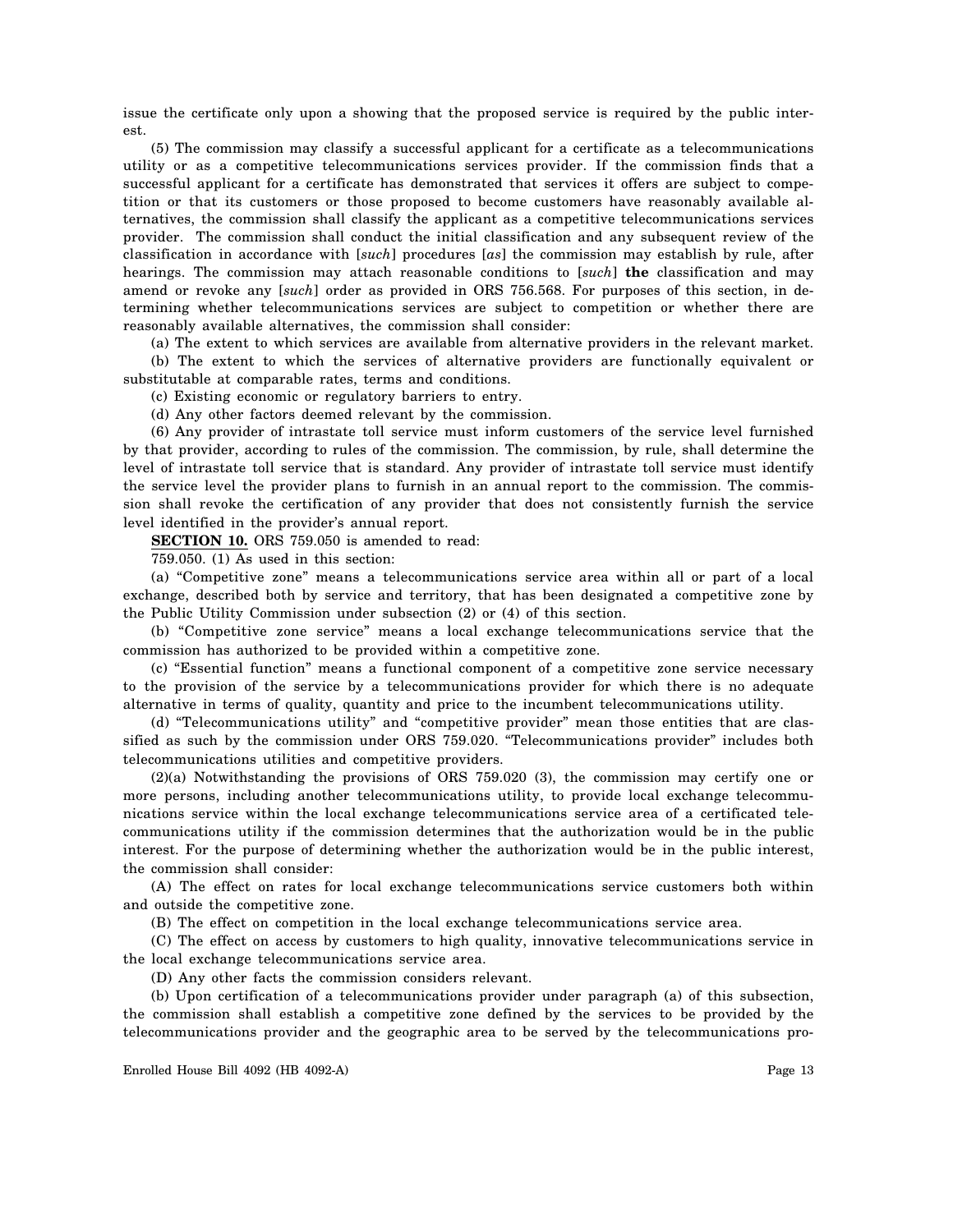vider. Price and service competition within the meaning of ORS 759.052 may not be deemed to exist by virtue of the establishment of a competitive zone.

(c) At the time of certification of a telecommunications provider, or thereafter, the commission may impose reasonable conditions upon the authority of the telecommunications provider to provide competitive zone service within the competitive zone. Reasonable conditions include, but are not limited to, conditions:

(A) Designed to promote fair competition, such as interconnection; and

(B) Requiring contributions of the type required of a telecommunications utility on account of the provision of local exchange service, including those to the Residential Service Protection Fund or the Telecommunication Devices Access Program.

(3) Upon demand, a competitive provider of competitive zone services shall make available to the commission any information relating to competitive zone services that the commission requests. Information provided to the commission by a competitive provider under this subsection shall be confidential and may not be disclosed by the commission, except for regulatory purposes in the context of a proceeding before the commission.

(4) Upon application by a telecommunications utility and a showing of competition within its local exchange, whether or not from certificated providers, the commission may designate all or part of the local exchange a competitive zone.

(5)(a) Except with respect to telecommunications utilities that are exempt from the provisions of ORS 759.180 to 759.190, unless the commission determines that it is not in the public interest at the time a competitive zone is created, upon designation of a competitive zone, price changes, service variations and modifications of competitive zone services offered by a telecommunications utility in the zone are not subject to ORS 759.180 to 759.190 and, at the telecommunication utility's discretion, may be made effective upon filing with the commission.

(b) The price and terms of service offered by a telecommunications utility for a competitive zone service within a competitive zone may differ from that outside of the zone. However, the price for a competitive zone service within the zone may not be lower than the total service long run incremental cost, for nonessential functions, of providing the service within the zone and the charges for essential functions used in providing the service, but the commission may establish rates for residential local exchange telecommunications service at any level necessary to achieve the commission's universal service objectives. Within the zone, the price of a competitive zone service, or any essential function used in providing the competitive zone service, may not be higher than those prices in effect when the competitive zone was established, unless authorized by the commission.

(c) The commission may revoke the exemption of a telecommunications utility from ORS 759.180 to 759.190 if the commission finds that the utility has violated statutes, rules or conditions of the commission applicable to competitive zone services or that there has been a substantial change in the circumstances that prevailed at the time the competitive zone was first established.

(d) On the motion of a telecommunications provider or on its own motion, the commission may order a telecommunications utility to disaggregate and offer essential functions of the telecommunications utility's local exchange network.

(6) A decision of the commission, with respect to the terms and conditions under which competitive zone services may be offered within a competitive zone by a telecommunications utility, to authorize a competitor to provide service within the local exchange service area of a telecommunications utility or to otherwise designate a competitive zone shall be subject to judicial review, but may not be stayed other than by order of the commission, except upon a showing by clear and convincing evidence that failure to stay the decision will result in irreparable harm to the aggrieved party.

(7) The exclusive remedy of a telecommunications provider aggrieved by the prices, terms of service or practices of another provider with respect to competitive zone services within a competitive zone is to file a complaint with the commission under ORS 756.500. The commission, either upon complaint or its own motion, may permanently suspend a filing made by a provider with re